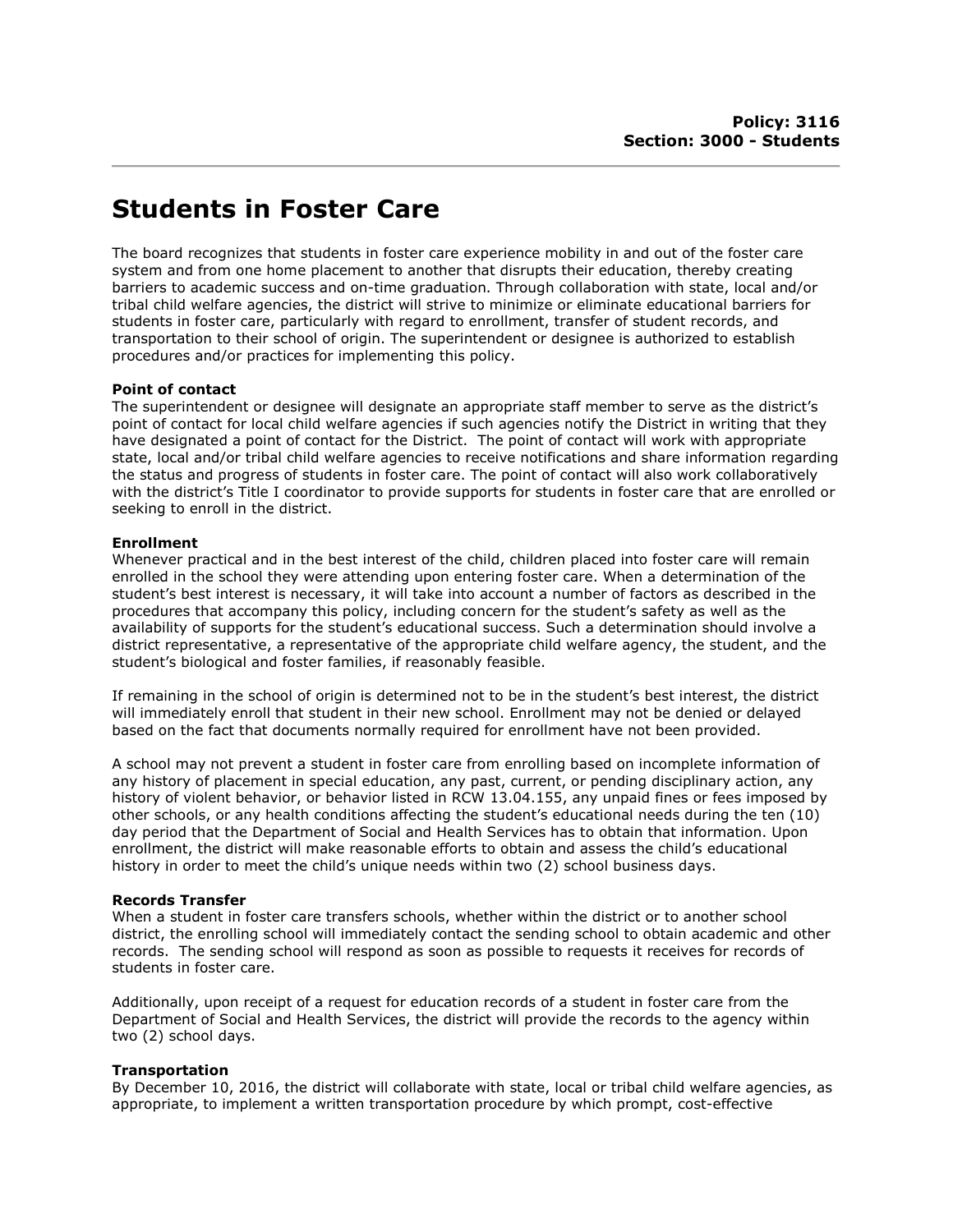transportation will be provided, arranged and funded for students to remain in their school of origin when in their best interest for the duration of their time in foster care.

The written procedure will ensure that if additional costs are incurred in providing transportation, the district will provide transportation to the school of origin if: 1) the child welfare agency agrees to reimburse the transportation; (2) the district agrees to pay for the cost of the transportation; or 3) the district and the child welfare agency agree to share transportation costs.

#### Dispute resolution

In the event that a caregiver or education decision-maker disputes a district decision regarding the best interest of the student in foster care with regard to enrollment or the provision of any other education-related service, including transportation, the caregiver or education decision-maker may use the three-tiered appeals process outlined in the procedure that accompanies this policy. The district will make all reasonable efforts to collaborate with appropriate agencies and aggrieved parties to resolve the dispute at the local level.

In the event that a dispute occurs between the district and a child welfare agency with regard to issues that do not involve educational placement or the provision of educational services (e.g., transportation reimbursements, failure to collaborate), such disputes may be forwarded to the office of the superintendent of public instruction for resolution.

### Review of unexpected or excessive absences

A district representative or school employee will review unexpected or excessive absences of students in foster care and those awaiting placement with the student and adults involved with the student, including their caseworker, educational liaison, attorney if one is appointed, parent, guardian and foster parents. The purpose of the review is to determine the cause of the absences, taking into account: unplanned school transitions, periods of running from care, in-patient treatment, incarceration, school adjustment, educational gaps, psychosocial issues and unavoidable appointments during the school day. The representative or employee will take proactive steps to support the student's school work so the student does not fall behind and to avoid suspension or expulsion based on truancy.

#### Facilitating on-time grade level progression

The district will: 1) waive specific courses required for graduation for students in foster care if similar coursework has been satisfactorily completed in another school district; or 2) provide reasonable justification for denial of the waiver. In the event the district denies a waiver and the student would have qualified to graduate from their sending school district, the district will [A1]provide an alternative process of obtaining required coursework so that the student may graduate on time.

The district will consolidate partial credit, unresolved, or incomplete coursework and will provide students in foster care with opportunities to accrue credit in a manner that eliminates academic and nonacademic barriers for the student.

For students who have been unable to complete an academic course and receive full credit due to withdrawal or transfer, the district will grant partial credit for coursework completed before the date of the withdrawal or transfer. When the district receives a transfer student in these circumstances, it will accept the student's partial credits, apply them to the student's academic progress or graduation or both, and allow the student to earn credits regardless of the student's date of enrollment in the district.

In the event a student is transferring at the beginning of or during their junior or senior year of high school and is ineligible to graduate after all alternatives have been considered, the district will work with the sending district to ensure the awarding of a diploma from the sending district if the student meets the graduation requirements of the sending district.

In the event a student enrolled in three or more school districts as a high school student, has met state requirements, has transferred to the district, but is ineligible to graduate from the district after all alternatives have been considered, the district will waive its local requirements and ensure that the student receives a diploma.